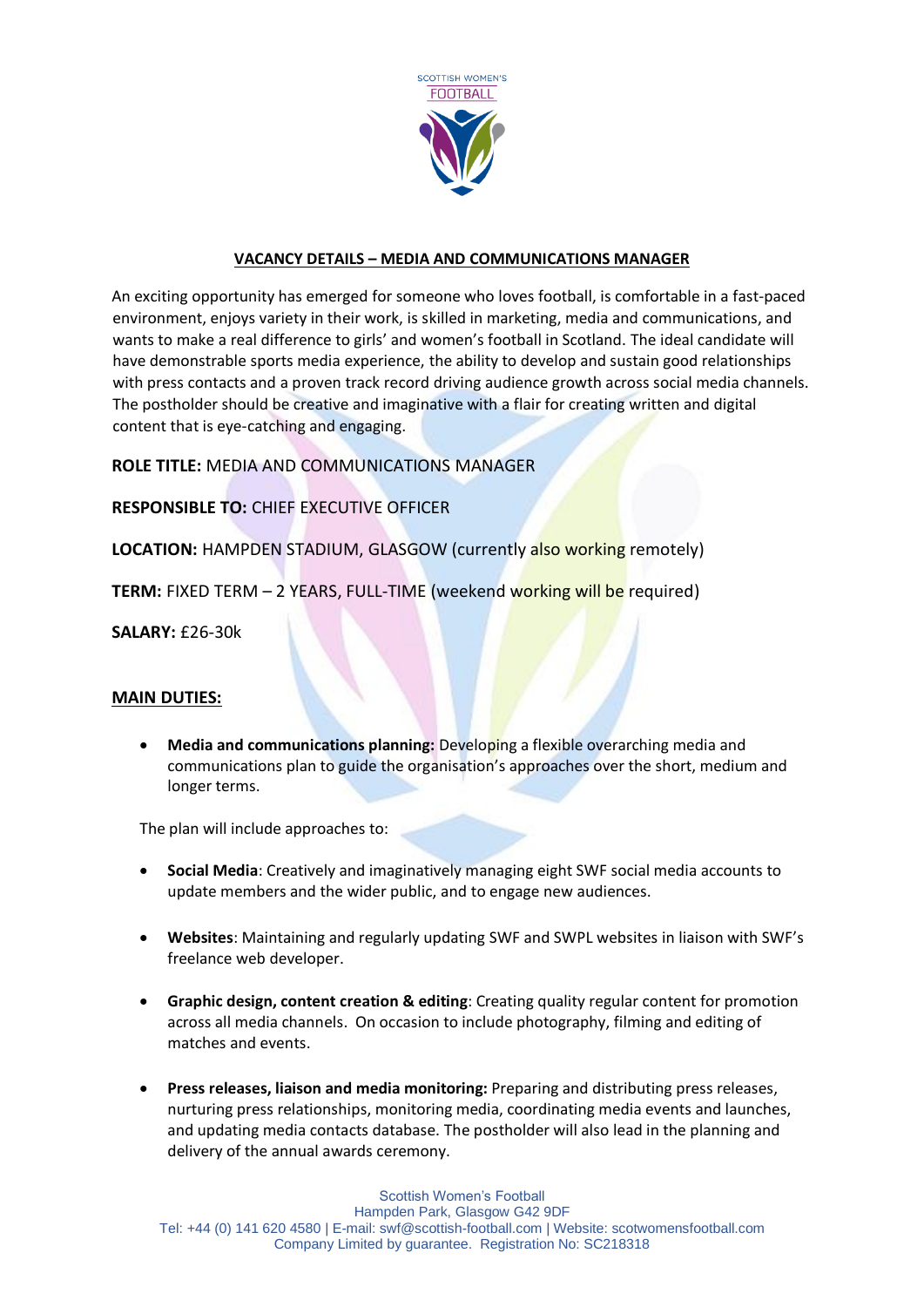

- **Broadcast liaison:** Working with broadcast partners and SWF members to facilitate match broadcasts.
- **Media volunteers/freelancers:** Sourcing, managing and supporting media volunteers and freelancers to work on behalf of SWF, ensuring child wellbeing and protection policy compliance.
- **Match programmes:** Creating digital/print programmes for all major SWF events in collaboration with SWF's freelance designer.
- **Cup draws:** Managing delivery of live online cup draws.
- **(SWPL) Player of the Month:** Overseeing Player of the Month awards
- **Commercial activation:** Supporting the Commercial Partnerships Manager in meeting SWF's contractual obligations.
- **Branding:** Ensuring SWF branding is applied correctly throughout the game and working with our freelance designer to update it when required.
- **InStat performance analysis**: Supporting the league administrator with InStat.
- **Club communications:** Supporting SWF staff with member communications.

## **PERSON SPECIFICATION:**

#### **QUALIFICATIONS:**

• Degree educated or equivalent**.**

#### **EXPERIENCE:**

- Proven experience in a similar role is essential.
- Previous experience in sports communications is preferable.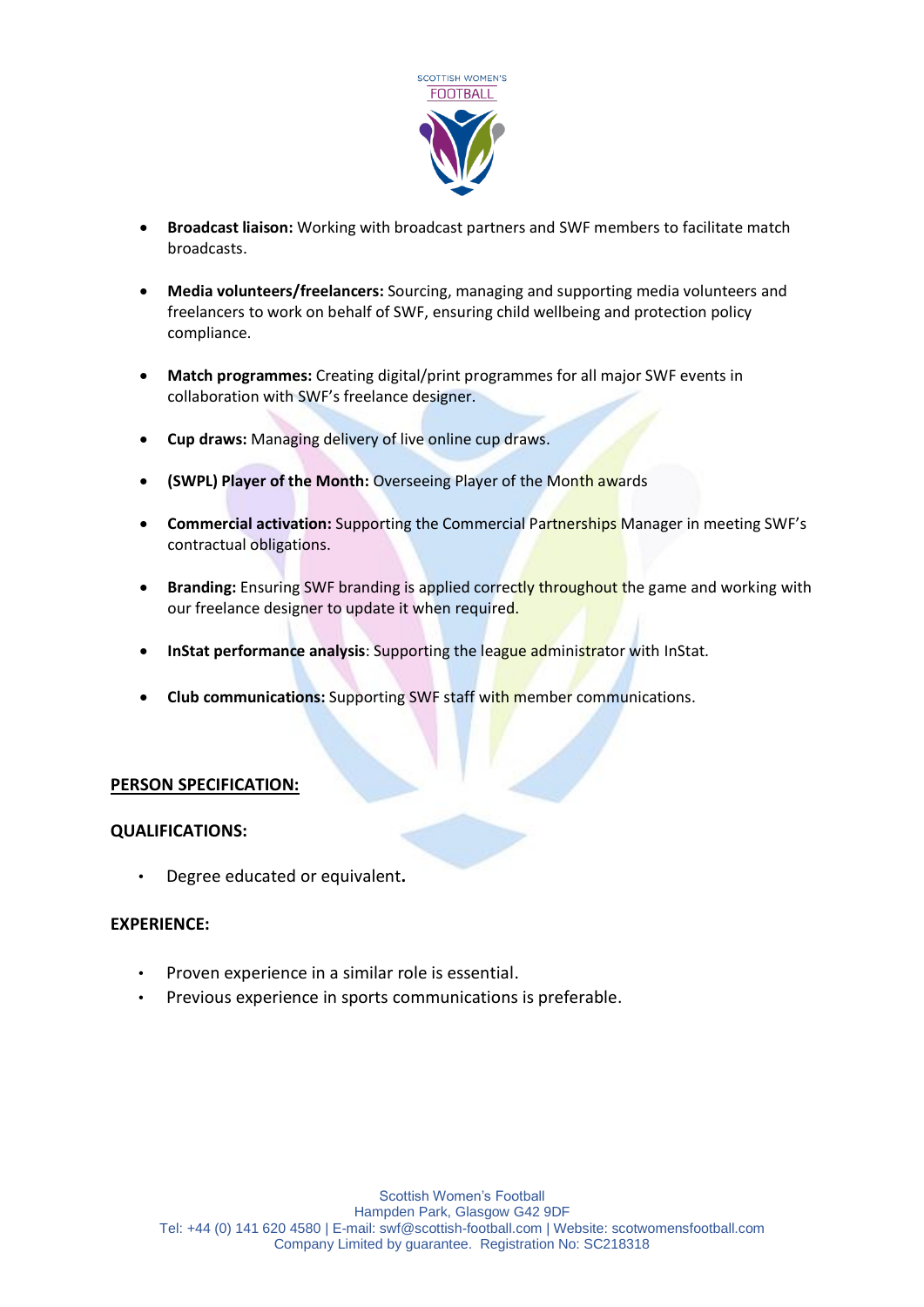

# **SKILLS, KNOWLEDGE & ABILITIES:**

- An excellent communicator in writing and in person who is comfortable and clear in briefing others, is thoughtful about messaging and tone, and can effectively prepare proactive and reactive press lines.
- Confident dealing with a range of stakeholders on a day-to-day basis.
- Strong digital skills with experience using video and graphical technologies as well as standard Microsoft packages.
- Understands content management platforms.
- Knows how to optimise use of social media platforms and measure effectiveness.
- Knowledge of women's football is desirable.

# **PERSONAL ATTRIBUTES:**

- Dynamic and happy to work on own initiative and as part of a team with a proactive approach.
- Strong organisational skills, an acute attention to detail and an eye for opportunities.
- Ability to manage conflicting demands and prioritise tasks.
- Ability to remain calm and professional under pressure and make considered decisions.
- Flexible and adaptable approach.
- Ability and willingness to take ownership of the role and associated tasks.
- Passionate about driving women's and girls' football forward.
- Willingness to work evenings and weekends on occasion as required.
- Can react to last minute issues or requests that may arise (and often do).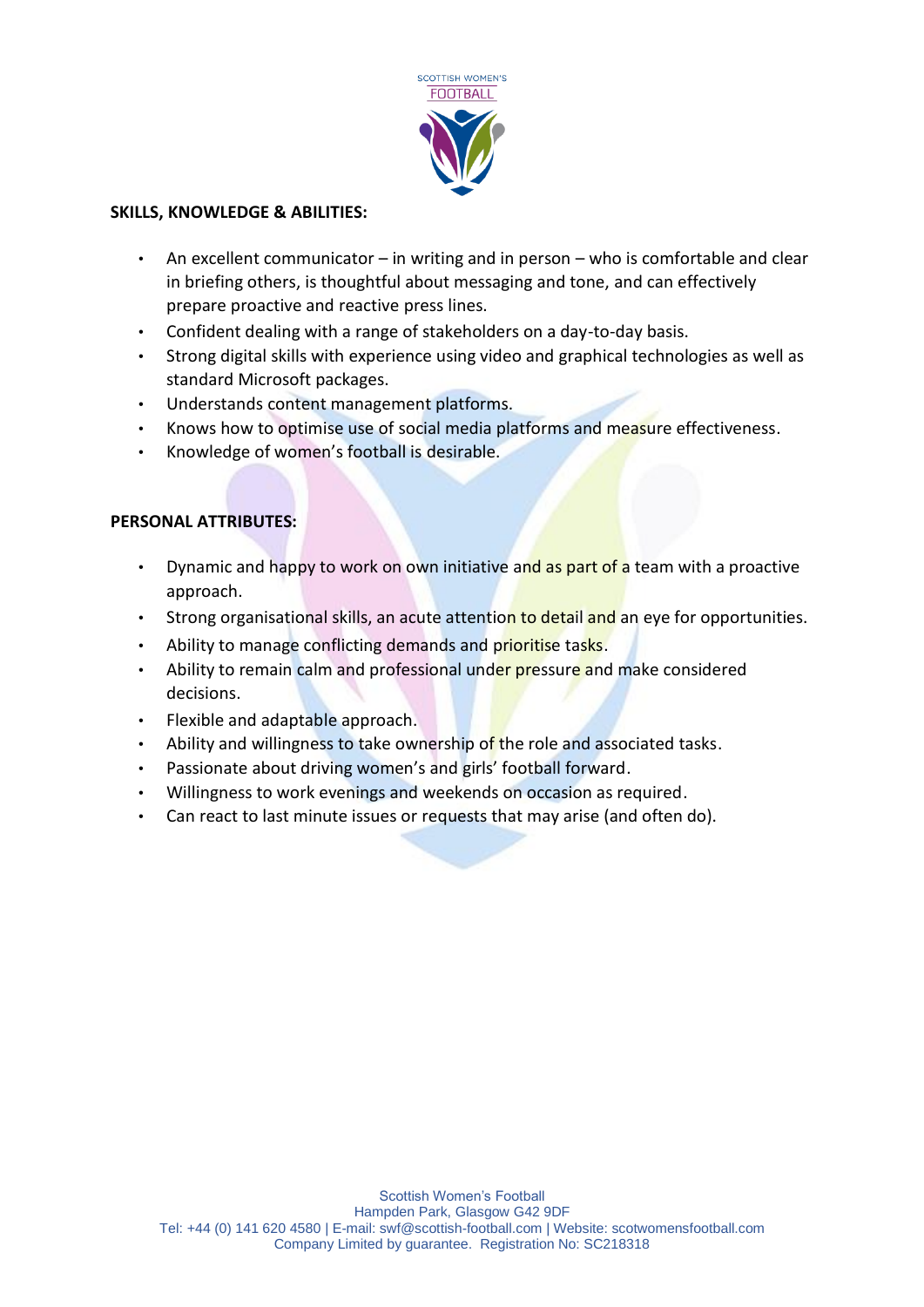

# **Closing date: 5pm, 10th February, 2022**

**Please apply by sending in your CV and job specific covering letter detailing at least two references and with the term "Media & Comms" in the subject line FAO Aileen Campbell to:** [jobs@scotwomensfootball.com.](mailto:jobs@scotwomensfootball.com)

Due to the high number of anticipated applicants, it will not be possible to get back to everyone to let them know if they will be invited to interview. All successful applicants will be contacted within two weeks of the closing date.

SWF is an equal opportunities employer. We welcome applications from suitably qualified persons regardless of age, gender, gender reassignment, sexual orientation, religion or belief, marital or civil partnership status, race, colour, ethnic or national origin, pregnancy, maternity or disability